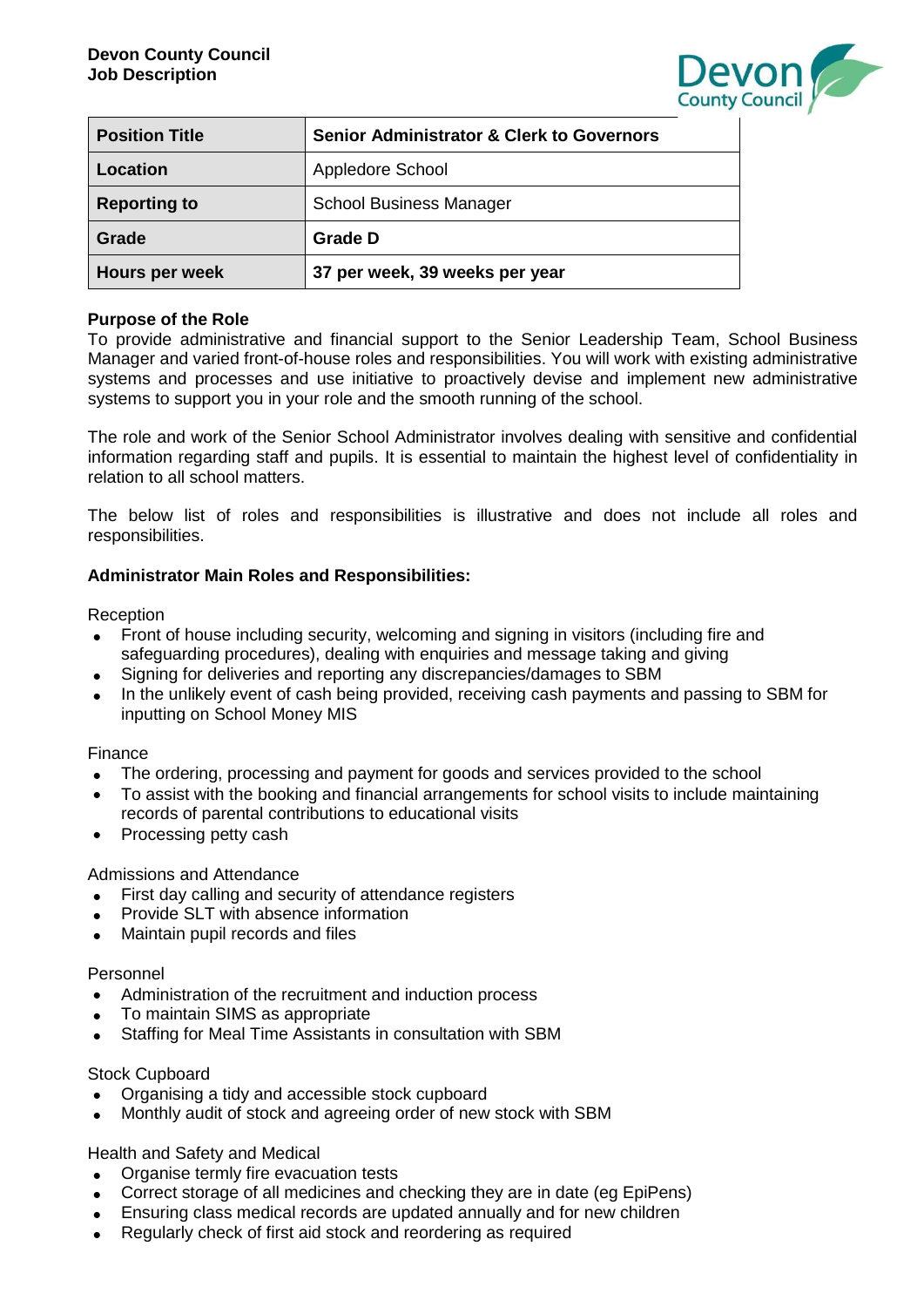# **Clerk to Governors Main Roles and Responsibilities:**

# **Purpose of the Role:**

The clerk to the governing body will be accountable to the governing body, working effectively with the chair of governors and the headteacher and other governors. The clerk will be responsible for advising the governing body on constitutional matters, duties and powers and will work within the broad current legislative framework. He/she will secure the continuity of governing body business and observe confidential requirements.

The below list of roles and responsibilities is illustrative and does not include all roles and responsibilities.

**Meetings:** the clerk to the governing body will

- Work effectively with the chair and headteacher before the governing body meeting to prepare a purposeful agenda which takes account of Dfe and LA issues and is focused on school improvement.
- Produce, collate and distribute the agenda and papers
- Advise the governing body on governance legislation and procedural matters where necessary before, during and after the meeting.
- Take notes of the governing body meetings to prepare minutes.
- Keep a file of signed minutes as an archive record.
- Liaise with the chair, prior to the next meeting, to receive an update on progress of actions agreed previously by the governing body.

## **Membership:** the clerk will

- Maintain a database of governing body members with awareness of expiry of their terms of office.
- Ensure a register of governing body pecuniary interests is maintained, reviewed annually and lodged within the school.
- Check with the LA, that DBS disclosure has been successfully carried out on all new appointees and re-appointees.

## **Advise and information:** the clerk will

- Advise the governing body on procedural issues.
- Have access to appropriate legal advice, support and guidance.
- Take action on governing body's agreed policy to support new governors, taking account of the Guidance for Headteachers and Chairs of Governors on National Training Programme for New Governors and induction materials/courses made available by LAs and others.
- Ensure that statutory policies are in place and that a file is kept in the school of policies and other school documents approved by the governing body.
- Maintain records of governing body correspondence.

## **Professional Development:** the clerk will

- Successfully complete the National Training Programme for Clerks to Governing Bodies or its equivalent.
- Attend termly clerk to governors briefings and participate in professional development opportunities.
- Keep up-to-date with current educational developments and legislation affecting school governance.

## **Job Description agreed by:**

Line/Originating Manager: **All any of the Contract Contract Contract Contract Contract Contract Contract Contract** 

**Job Holder (if in place):\_\_\_\_\_\_\_\_\_\_\_\_\_\_\_\_\_\_\_\_\_\_\_\_\_\_\_\_\_\_\_\_\_\_\_\_\_\_\_\_\_Date:\_\_\_\_\_\_\_\_\_\_**